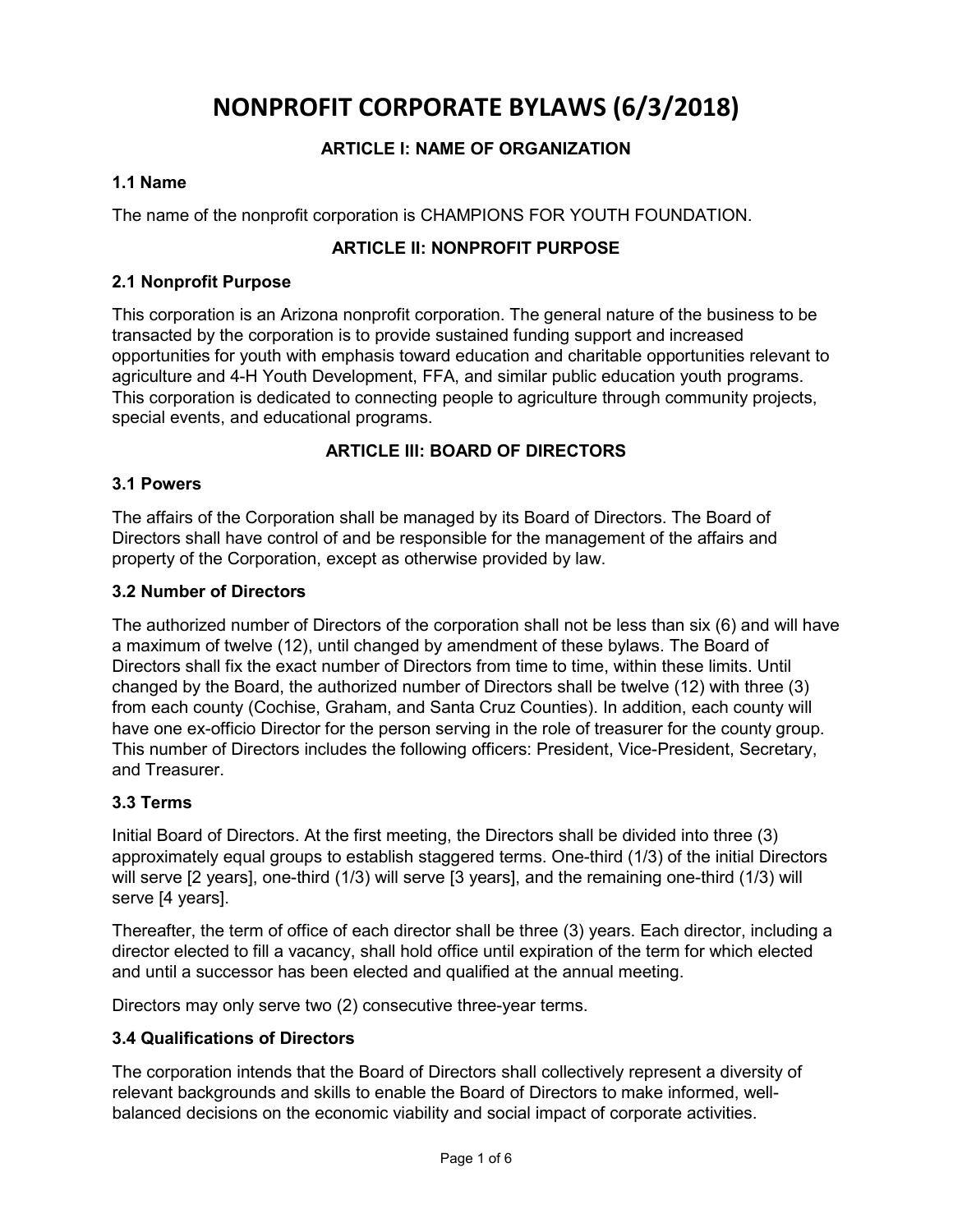An individual must be 18 years of age to be eligible to serve as a director on the Board of **Directors** 

# **3.5 Election of Directors**

At the annual meeting during the last quarter of each fiscal year of the corporation, the Board of Directors shall elect Directors to replace those whose terms will expire at the end of the fiscal year. New Directors shall be elected by a majority of the Directors present at such a meeting, provided there is a quorum present. Directors so elected shall serve a term beginning on the first day of the next fiscal year.

## **3.6 Vacancies**

Vacancies occurring on the Board of Directors may be filled at any time by appointment of the President with approval of two-thirds vote of the Board of Directors. The appointment will be for the unexpired term of the position. Fulfillment of appointed partial terms shall not count toward a director's term; appointed Directors may serve additional full terms subject to term limitations addressed in Section 3.3.

## **3.7 Resignation and Removal**

Whenever, in the judgment of the Board of Directors, the best interests of the organization will be served, any Director/Officer may be removed by the affirmative vote of two-thirds of the Board of Directors. Any officer may resign at any time by delivering a written resignation to the President or the Secretary.

#### **3.8 Meetings**

**Regular Meetings.** The Board of Directors shall have a minimum of four (4) regular meetings each calendar year at times and places fixed by the Board Notice of these meetings shall be sent by first-class mail or electronic mail to all members of the Board of Directors. no less than ten (10) days, prior to the meeting date.

**Special Meetings.** Special meetings of the Board of Directors may be called by or at the request of the President or any two members of the Board of Directors. The person or persons authorized to call special meetings of the Board of Directors may fix any location, as the place for holding any special meeting of the Board called by them.

Notice of any special meeting of the Board of Directors shall be given at least two (2) days in advance of the meeting by telephone

## **3.9 Manner of Acting**

**Quorum**. The presence of at least one (1) Director from each of the three counties shall constitute a quorum for the transaction of business at that meeting of the Board. No business shall be considered by the Board at any meeting at which a quorum is not present.

**Majority Vote**. Except as otherwise required by law, by the articles of incorporation, or these bylaws, the act of the majority of the Directors present at a meeting at which a quorum is present shall be the act of the Board.

## **Electronic Meetings/Voting**.

a. The board of directors, executive committee, standing committees, and special committees are authorized to meet by telephone or Web conference, or through other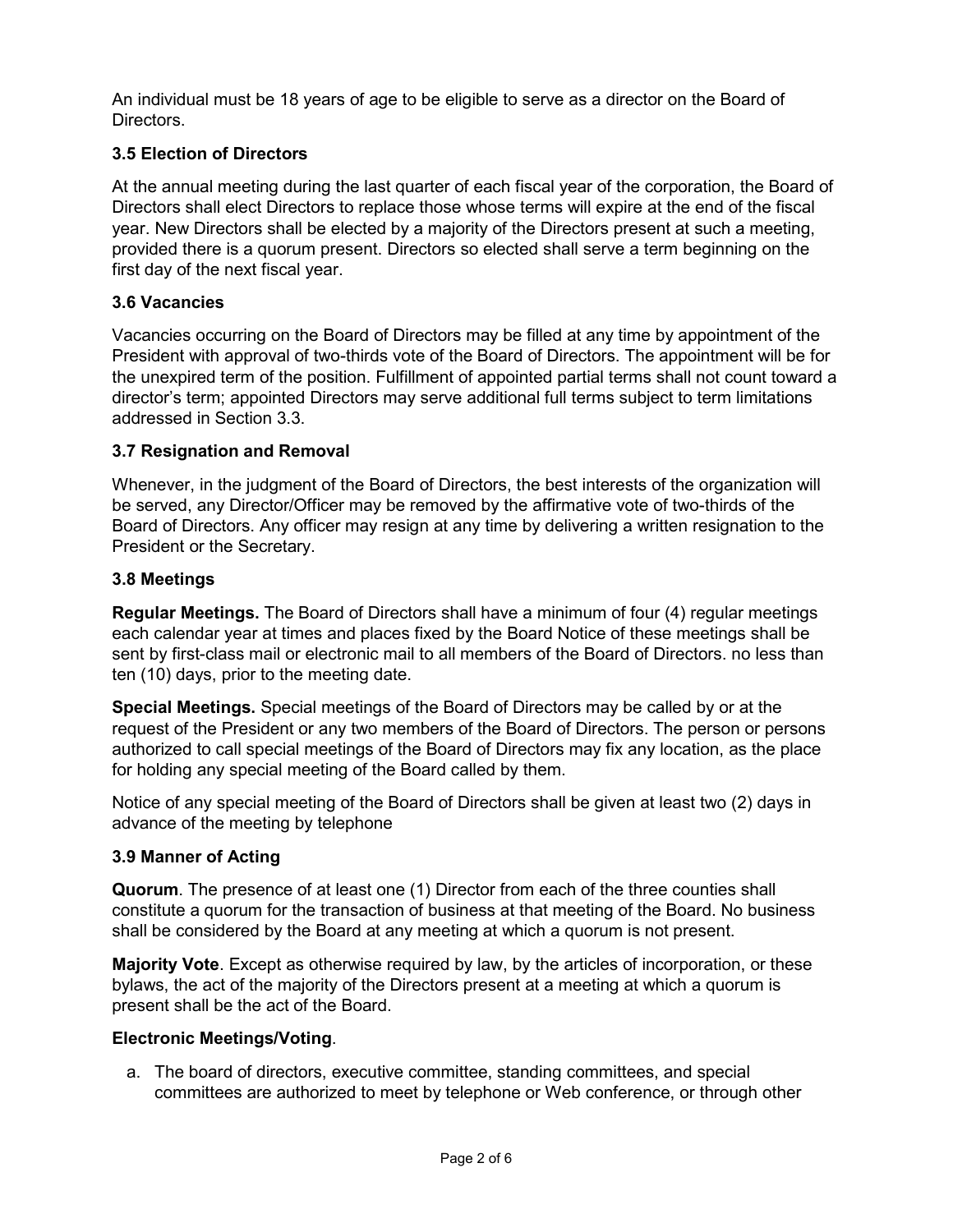electronic communications media so long as all the members may simultaneously hear each other and participate during the meeting.

- b. Action without Meeting. Any [board, executive committee, standing committee, special committee] may take action without a meeting if the action is taken by a majority of the members of the committee. The action must be evidenced by one or more written consents describing the action taken and signed by a majority of the committee members.
- c. Attendance by telephone. Members of a committee may participate in any meeting through the use of telephone conference communication equipment by means of which all persons participating in the meeting can simultaneously hear each other. Such participation shall be at the discretion of the president and shall constitute presence at the meeting.
- d. Voting. Voting in elections and amending bylaws may be by mail-in ballot, voting in person at a time and place designated, or by electronic means, including but not limited to, voting machines, scanned ballots, hand held voting devices, or on a secure website voting program. The board of directors shall designate the voting method.

# **3.10 Compensation for Board Service**

Directors shall receive no compensation for carrying out their duties as Directors. The Board may adopt policies providing for reasonable reimbursement of Directors for expenses incurred in conjunction with carrying out Board responsibilities, such as travel expenses to attend Board meetings.

# **3.11 Compensation for Professional Services by Directors**

Directors are not restricted from being remunerated for professional services provided to the corporation. Such remuneration shall be reasonable and fair to the corporation and must be reviewed and approved in accordance with the Board Conflict of Interest policy and state law.

# **3.12 Indemnification**

- a. Any officer, director, employee, or agent of the association who was or is a party or is threatened to be made a party to any threatened, pending or completed action, suit, or proceedings, shall be indemnified for reasonable expenses and liabilities actually and reasonably incurred in connection with serving at the request of the association to the extent permitted by law.
- b. Each person who at any time shall serve, or shall have served, as a director, officer, employee, or agent of the association and such other persons as specified from time to time by the board of directors, shall be entitled to indemnification as and to the fullest extent permitted by [relevant state statute] or any successor statutory provision, as from time to time amended. The foregoing right of indemnification shall be in addition to and not exclusive of any other rights to which those indemnified may be entitled.

# c. Defense and Indemnification of Officers and Directors

In the event of suits or claims in which one or more current or past officers, directors, or employees of the association are named as a result of their status as such or decisions or actions taken in good faith and reasonably understood to be within the scope of their authority or employment during their term as such, the association shall, directly or through insurance secured for the benefit of such officer, directors, or employees, secure counsel to act on behalf of and provide a defense for such officers, directors, or employees; pay reasonable defense expenses incurred in advance of final disposition of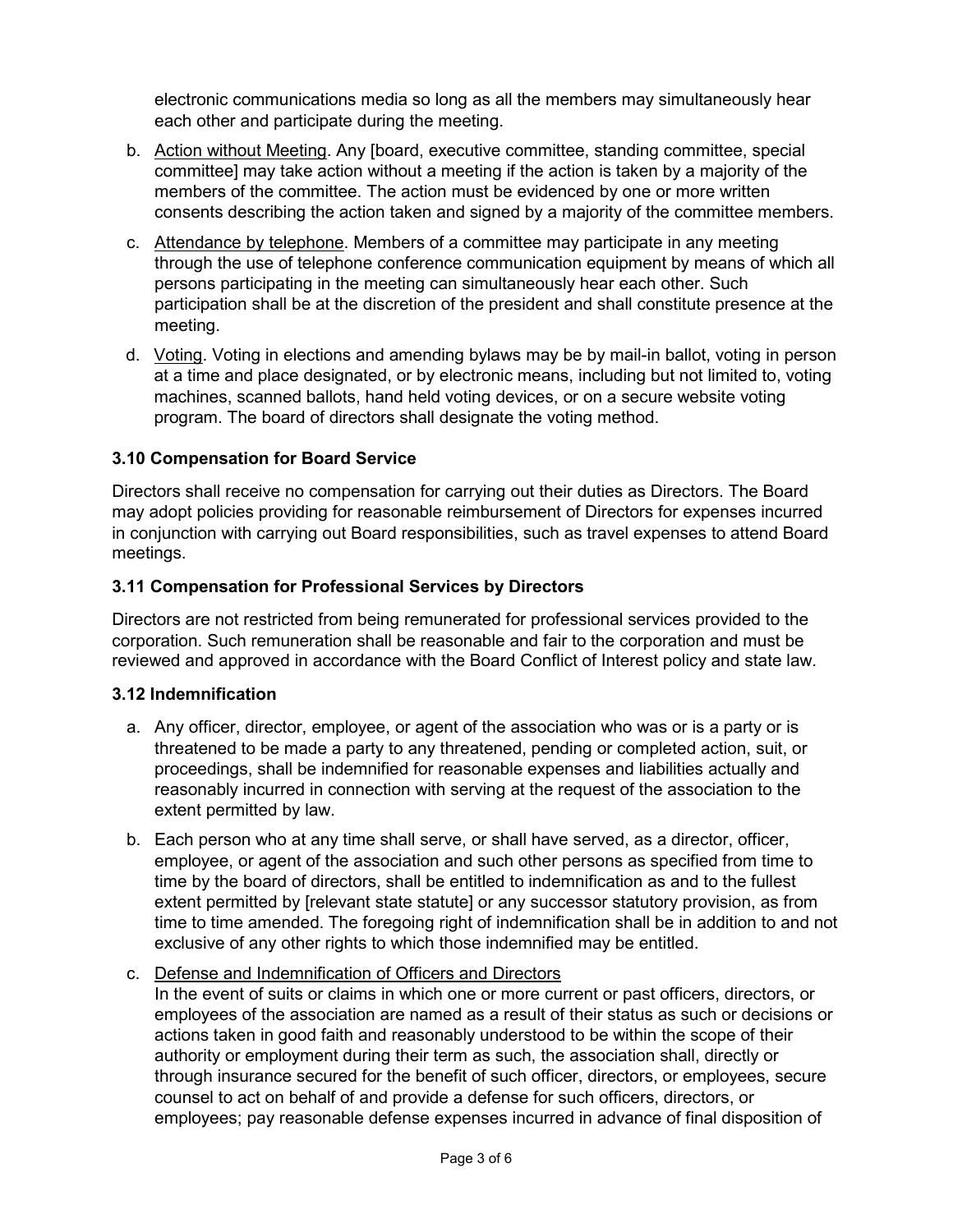such case; and indemnify such officers, directors, or employees with respect to any liability assessed or incurred as a result of any such claim, suit, or action. The above stated defense and indemnification of officers, directors, or employees shall extend to those individuals when serving at the request of the association as an officer, director, or employee of another entity, but only after indemnification and insurance coverage from such other entity has been exhausted.

## d. Protection and Indemnity of Directors and Officers

Each officer, director, or employee holds office with protection from the association. The association indemnifies each officer, director, or employee against reasonable costs or charges that result from any act done in her/his role for the association. The association does not protect any officers, directors or employees for acts of fraud, dishonesty, or bad faith.

No officer, director or employee is liable for the acts of any other officer, director, or employee. No officer, director, or employee is responsible for any loss or damage due to the bankruptcy, insolvency, or wrongful act of any person, firm, or corporation dealing with the association. No officer, director, or employee is liable for any loss due to an oversight or error in judgment, or by an act in her/his role for the association, unless the act is fraud, dishonesty, or bad faith.

Officers, directors, and employees can rely on the accuracy of any statement or report prepared by the association's auditor or legal counsel. Officers, directors, and employees are not held liable for any loss or damage as a result of acting on the auditor or legal counsel's statements or reports.

# **ARTICLE IV: OFFICERS**

## **4.1 Board Officers**

The officers of the corporation shall be a Board president, vice-president, secretary, and treasurer, all of whom shall be chosen by, and serve at the pleasure of, the Board of Directors. Each Board officer shall have the authority and shall perform the duties set forth in these Bylaws or by resolution of the Board or by direction of an officer authorized by the Board to prescribe the duties and authority of other officers.

At the annual meeting the Nominating Committee shall submit the names of those persons for the respective offices of the Board. Nominations shall also be received from the floor after the report of the Nominating Committee. The election shall be held at the annual meeting.

## **4.2 Term of Office**

Each officer shall serve a one-year term of office and may not serve more than three (3) consecutive terms of office. Unless unanimously elected by the Board at the end of his/her three (3) year terms or to fill a vacancy in an officer position, each Board officer's term of office shall begin upon the adjournment of the Board meeting at which elected and shall end upon the adjournment of the Board meeting during which a successor is elected.

## **4.3 Board President**

The Board president shall be the chief volunteer officer of the corporation. The Board president shall lead the Board of Directors in performing its duties and responsibilities, including, if present, presiding at all meetings of the Board of Directors, and shall perform all other duties incident to the office or properly required by the Board of Directors.

## **4.4 Vice President**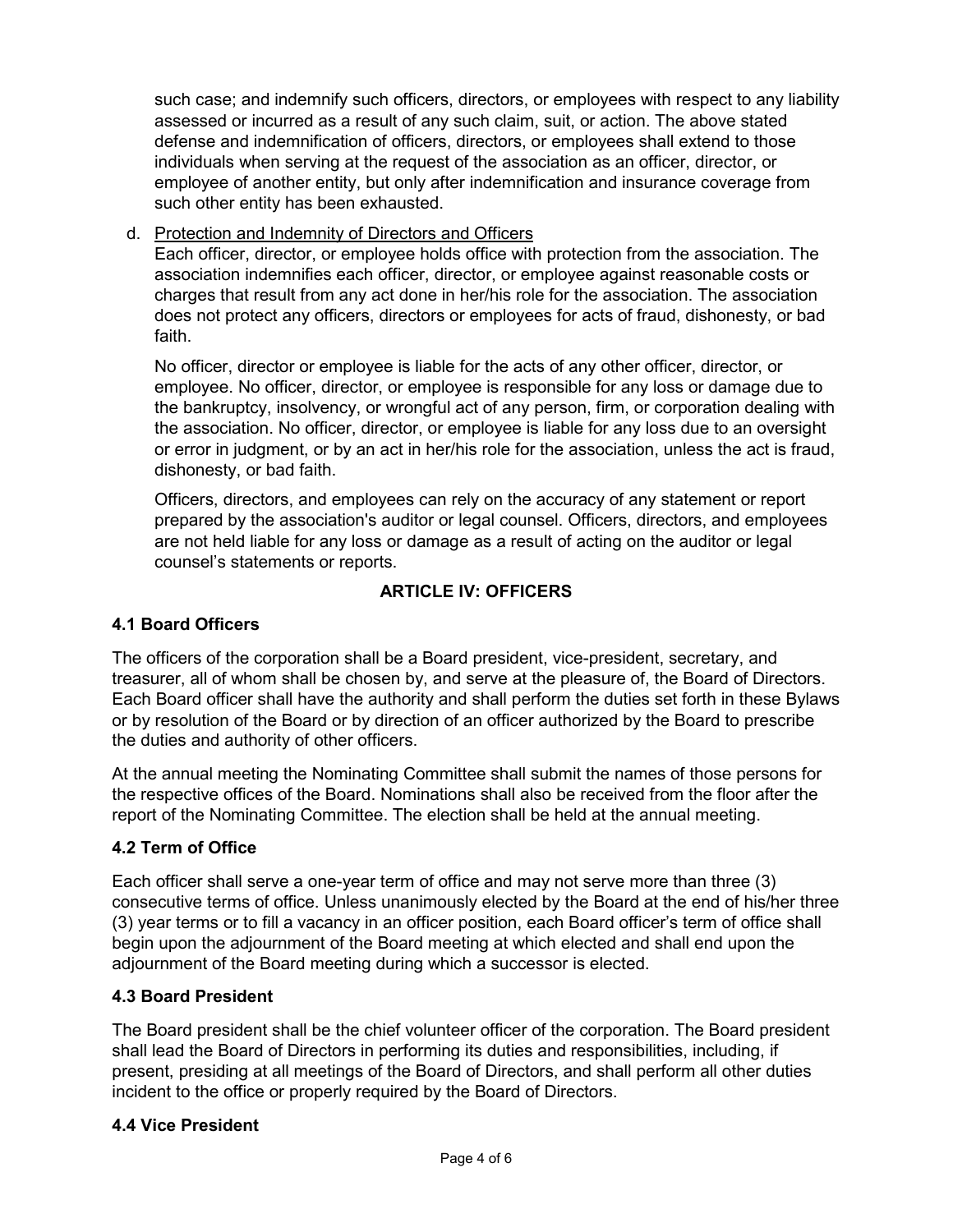In the absence or disability of the Board president, the ranking vice-president or vice-president designated by the Board of Directors shall perform the duties of the Board president. When so acting, the vice-president shall have all the powers of and be subject to all the restrictions upon the Board president.

The vice-president shall have such other powers and perform such other duties prescribed for them by the Board of Directors or the Board president. The vice-president shall normally accede to the office of Board president upon the completion of the Board president's term of office.

# **4.5 Secretary**

The secretary shall record all votes and minutes of all proceedings. In concert with the President shall make the arrangements for all meetings, including the annual meeting of the organization. The secretary shall have such other powers and perform such other duties as may be prescribed by the Board of Directors or the Board president.

# **4.6 Treasurer**

The treasurer shall be the lead director for oversight of the financial condition and affairs of the corporation. The treasurer shall oversee and keep the Board informed of the financial condition of the corporation and of audit or financial review results. In conjunction with other Directors or officers, the treasurer shall oversee budget preparation and shall ensure that appropriate financial reports, including an account of major transactions and the financial condition of the corporation, are made available to the Board of Directors on a timely basis or as may be required by the Board of Directors.

The treasurer shall perform all duties properly required by the Board of Directors or the Board president. The treasurer may appoint, with approval of the Board, a qualified fiscal agent or member of the staff if available, to assist in performance of all or part of the duties of the treasurer.

# **ARTICLE V: COMMITTEES**

# **5.1 Committees**

The Board may create committees as needed. The President appoints all committee chairs from the membership of the Board. Limited term task forces may be appointed by the President at any time with approval by the Executive Committee; standing and longer-term committees shall be created with the affirmation of majority vote of the Board.

# **5.2 Executive Committee**

Board officers serve as the members of the Executive Committee. Except for the power to amend the articles of incorporation and bylaws, the Executive Committee shall have all the powers and authority of the Board of Directors in the intervals between meetings of the Board of Directors, and is subject to the direction and control of the full Board.

# **5.3 Finance Committee**

The treasurer is the chair of the Finance Committee, which includes two other Board members. The Finance Committee is responsible for developing and reviewing fiscal procedures, fundraising plans, and the annual budget with other Board members. The Board must approve the budget and all expenditures must be within budget. Any major change in the budget must be approved by the Board or the Executive Committee.